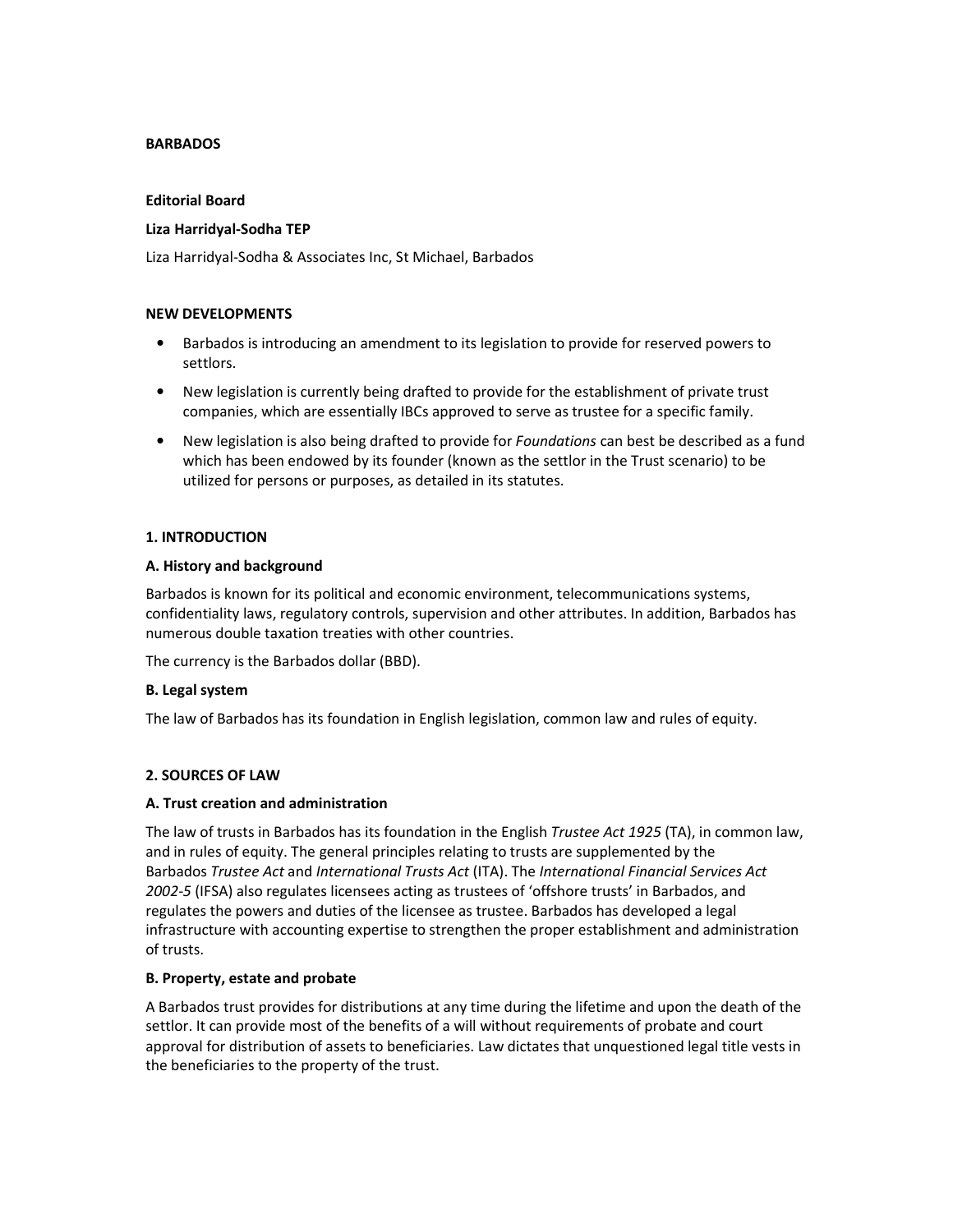A trust that takes effect only upon the death of the settlor must be declared as prescribed by the Succession Act 1981, since it is essentially a will and is therefore subject to probate. Further, the Property Act 1979 requires that for dispositions of real property, the instrument must be in writing.

### C. Taxation

The governing tax regime will depend on the type of trust and the tax planning it strives to achieve. Barbados has no capital gains tax or estate duty. Any distribution of capital gain to a trust beneficiary will not be subject to tax in Barbados.

# 3. TRUSTS

## A. Introduction

Any resident or non-resident may settle assets in a Barbados trust. The trustees hold the assets as legal owner, subject to the trust instrument and laws of Barbados. The trust instrument may specify the trustee's duties and discretion. It also controls the distribution of the trust fund, which can take place before or after the settlor's death. The trust instrument may provide for the appointment of a protector to oversee the responsibilities of the trustee and may confer other powers on the protector.

A trust is arguably the most secure of all vehicles available to investors to protect their assets. There is a high duty of care imposed by law on a trustee and a degree of flexibility inherent in the establishment of a trust and its administration. Trusts can also provide a certain amount of mobility, enabling settlors and beneficiaries to avoid threats of a military or political nature. Settlors and beneficiaries can obtain additional protection against asset seizures and freezes, restrictive exchange control and tax regulations, and general risks of publicity associated with substantial wealth.

For almost 20 years in Barbados, tax advisors and other professionals have used trusts in effective tax planning and wealth management for high-net-worth persons and in facilitating commercial transactions.

#### B. Most frequently used trusts

Various laws governing trusts facilitate creative tax planning for international tax planners: the TA, the ITA, and the IFSA.

#### i. Domestic Barbados trust

Where the trustee is a Barbados resident individual or company, and where the trust deed does not specify that it is an international trust, it will be considered a domestic trust. Domestic trusts are generally entitled to treaty benefits. This substantially reduces or even eliminates tax in the other treaty jurisdiction. Domestic trusts have the following features:

- the majority of trustees must be Barbados residents
- the trustee can be an individual or a trust company licensed under the Financial Institutions Act 1996-1 (FIA)
- worldwide income is taxable
- expenses are subject to value added tax (VAT) in Barbados
- exemption from exchange controls may be received if the trust has foreign assets, nonresident beneficiaries, and deals primarily in foreign currency
- perpetuity period of 80 years, and
- no registration or filing requirements.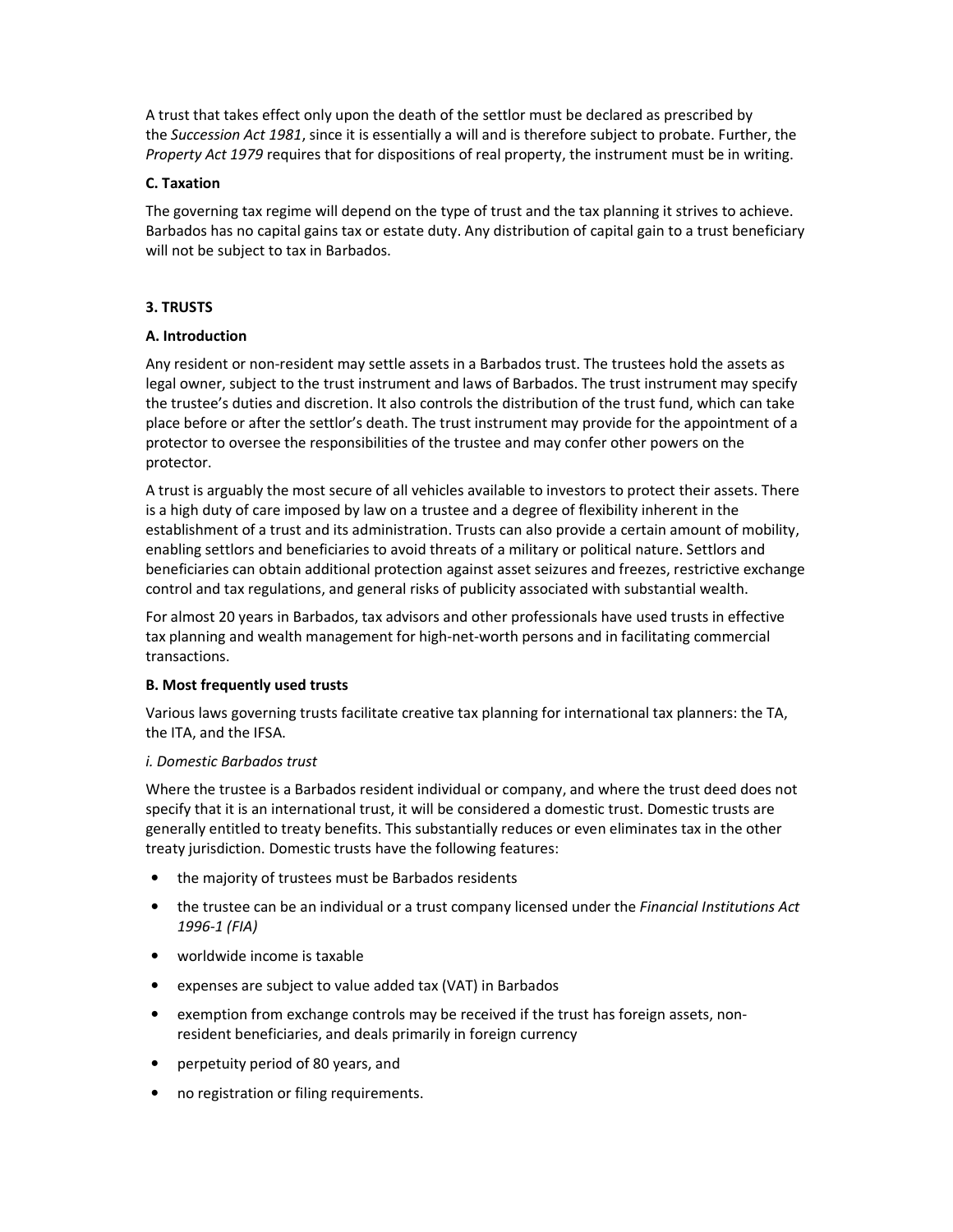### ii. International trust

One of the principal benefits of the international trust is its asset protection provisions. To qualify as an international trust:

- at least one trustee must be resident in Barbados
- the settlor must be resident outside Barbados
- the beneficiary must not be a resident of Barbados (with certain exceptions)
- the trust instrument must specify that the ITA applies
- no immovable property is owned in Barbados
- income derived within, or remitted to, Barbados is taxed in Barbados
- VAT is zero-rated, exempt from exchange controls, and Barbados withholding tax
- perpetuity period is up to 100 years, and
- registration is required but does not become publicly available.

The ITA also provides for the establishment of non-charitable purpose trusts, which may have no named or ascertainable beneficiaries. One of the key attractions of the purpose trust is that it need not be set up for charitable purposes and may therefore be established for a group that does not otherwise meet the criteria of a charity. The purpose trust may be used in many diverse business transactions.

## iii. Offshore trust

An offshore trust is created when the trustee is licensed under the IFSA. The settlor and beneficiaries must be resident outside Barbados and the trust assets must consist solely of foreign currency or securities. The offshore trust is exempted from all Barbados taxes, duties, and exchange control requirements.

The IFSA provides protection to beneficiaries by requiring the trustee to keep all assets held in trust separated from its other assets. Furthermore, a trustee may maintain one or more common trust funds and invest the assets held in those trust accounts in a common trust fund. The trust instrument and any co-trustee must give explicit permission for this investment.

There are no registration or filing requirements for an offshore trust, so confidentiality is easily maintained. The perpetuity period of the trust can be up to 80 years and income can be accumulated for the perpetuity period.

#### C. Proper law of a trust

The 'proper law' is the law of the jurisdiction stated in the trust instrument. If not expressly provided for, it is the jurisdiction with which the trust had its closest connection at the time of its creation (meaning place of administration, situs of assets, residence of trustee, and fulfilment of trust). The proper law is central to any trust since it applies to the administration of the trust, its construction and validity. The proper law may be changed provided the other jurisdiction recognises such a change.

Provided the trust is established pursuant to the terms of the ITA, any question of whether Barbados law governs the trust, or that fails to be decided in the disposition of trust property, will be determined solely under the laws of Barbados. The laws of another country may govern the trust so long as that is expressly provided in the trust instrument. The ITA stipulates that the Barbados courts may not set aside or vary an international trust pursuant to the laws of another jurisdiction in respect of marital, succession, or creditor rights.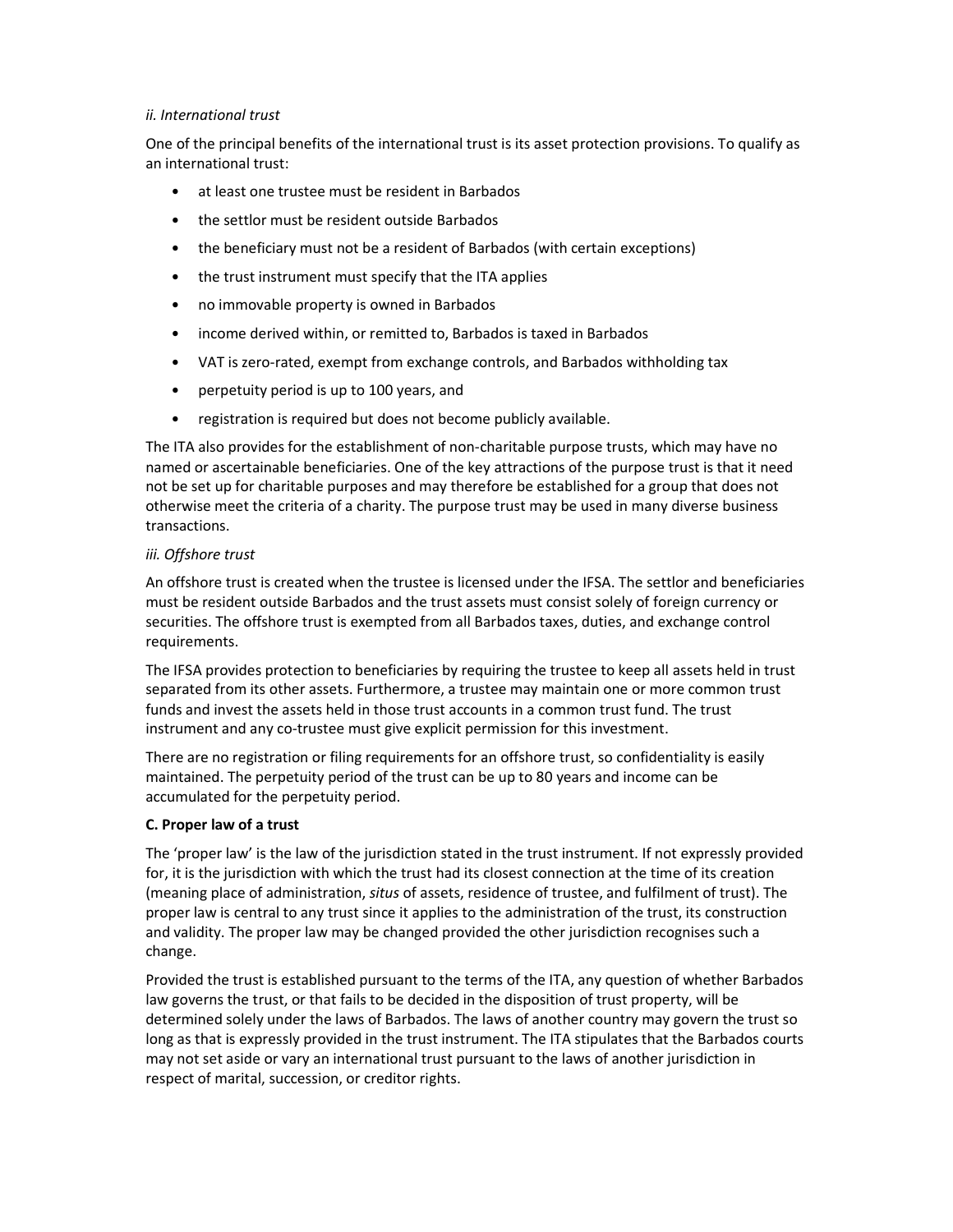Barbados is party to the Hague Convention on the Law Applicable to Trusts and on their Recognition, 1 July 1985, which seeks to establish common provisions on the law applicable to trusts.

## D. Trust administration

### i. Maintenance and advancement

It is preferable that the trust assets be managed in Barbados. If not, it is important to ensure that they are in a jurisdiction that recognises trusts and applies similar rules of private international law to Barbados. If the assets are held in a jurisdiction where trusts are not recognised, or where different international laws are applied, then a judgment creditor may succeed in enforcing judgment directly against the assets in that jurisdiction.

One of the primary duties of the trustees is to make trust assets productive by purchasing investments from which income and/or capital appreciation might be expected. The power to invest can be made explicit in the trust instrument or the trustee can rely on the provisions of the TA. The majority of trust companies in Barbados have specialised expertise in asset management and are able to fulfil their obligations with ease.

Where the power of maintenance and advancement is not specifically provided in the trust instrument, the trustee can turn to the TA for guidance.

## ii. Variation of a trust

The TA provides for the variation of trusts in relation to trust management, administration and arising beneficial interest. The court has a restricted inherent jurisdiction to sanction departure from the terms of the trust instrument where an 'emergency' not provided for in the trust instrument arises in connection with the administration of the trust.

#### E. Confidentiality and disclosure

Stringent provisions have been included in the ITA to ensure that trustees maintain confidentiality of all international trust documents and any other person involved in the administration of the trust. It is an offence punishable by fine and/or imprisonment for a person or a body corporate (in the majority of cases, the trustee) to make or assist in making a report, return, notice or other document that contains an untrue statement of a material fact, or omits to state a material fact.

#### F. Rights of creditors

#### i. Transfers into trust

The ITA provides for the popular asset protection trust. Under the legislation, a disposition of property made with intention to defraud a creditor, or which is transferred for less than its value, may become ineffectual if an affected creditor pursues an action.

#### ii. Limitation period

The creditor has a legal requirement to prove their case. The case must be brought within three years of the property disposition.

# G. Provision for private trust companies

#### i. Requirements

Private trust companies (PTCs) are not popular in Barbados, principally because Barbados possesses a body of corporate trustees with expertise in the administration and management of trusts. A PTC may be established under the FIA. Legislation are currently being drafted to specifically deal with the establishment of PTCs.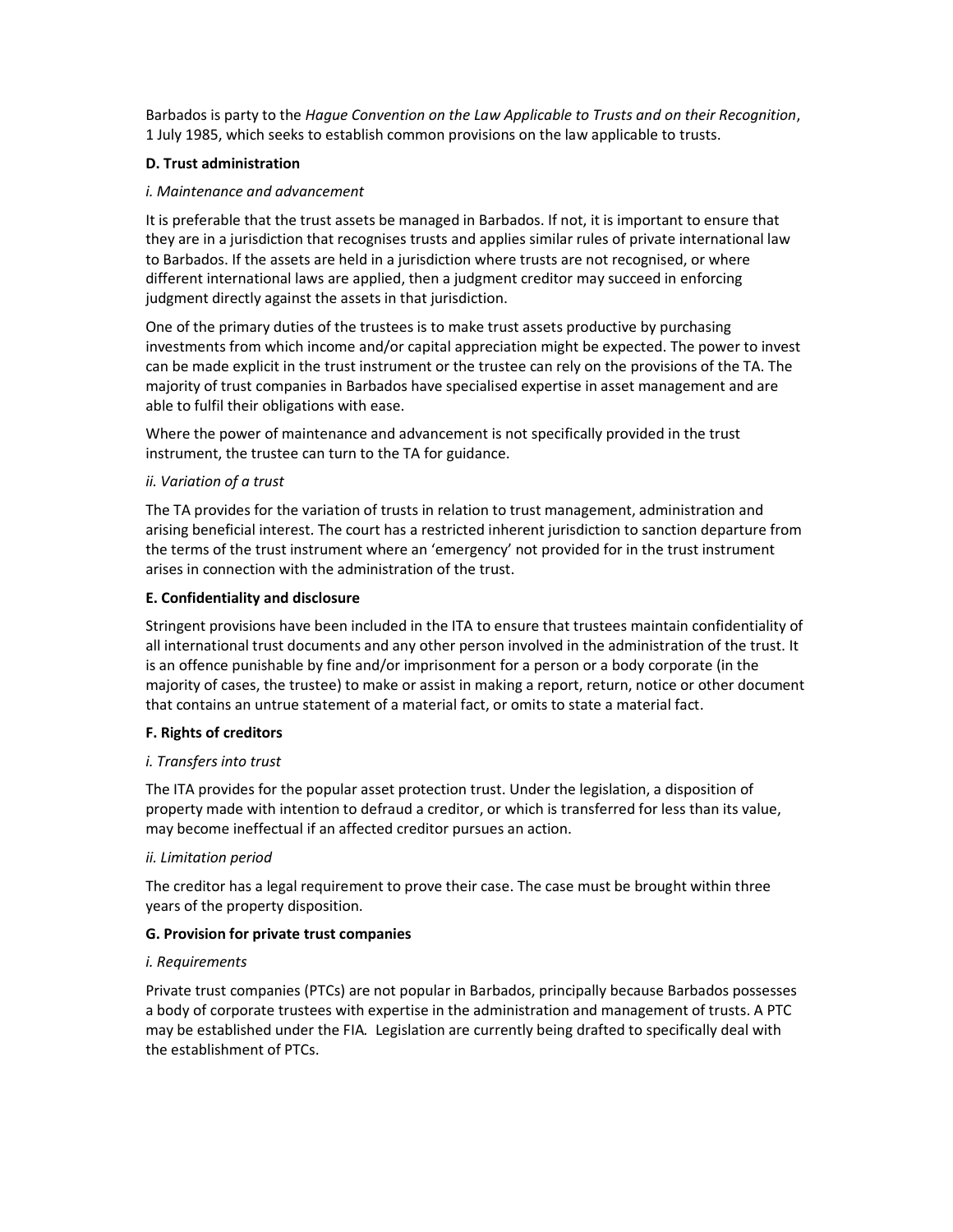## ii. Fees

The requirements under the FIA are stringent and the capital requirements are very high. Therefore, the trust assets would have to be substantial to justify the costs of forming and operating a PTC. It is expected that PTCs established under the new legislation will be more cost efficient and easier to set up.

### 4. PROPERTY, ESTATES AND PROBATE

## A. Wills

A will is a legal instrument or document in which a person (the testator/testatrix), sets out how an estate is to be managed or distributed among persons or entities after his death.

Section 59 of the Succession Act Cap. 249 of the Laws of Barbados allows for a person to dispose of all property to which they are beneficially entitled at the time of their death and which on their death devolves on their personal representatives.

Anyone wishing to make a will must have attained the age of 18 years or have been married and be of sound mind. However, a minor, being a soldier in actual military service, or a mariner or seaman being at sea may dispose of his personal and real estate by will.

An inheritance or gift tax does not exist in Barbados law.

Section 61 (1) of the aforementioned Act states that no will shall be valid unless:

- it is in writing
- it is signed at the foot or end by the testator, or by some person in the testator's presence and by their direction;
- the signature is made or acknowledged by the testator in the presence of each of two or more witnesses, present at the same time, and each witness shall attest by their signature the signature of the testator in the presence of the testator, but no form of attestation shall be necessary.

#### B. Law of succession

In situations where the deceased died without leaving a will, the Succession Act makes provisions as to how the estate is to be distributed after payment of all expenses, debts and liabilities and any legal right properly thereout.

It should be noted that the Act sets out in chronological sequence the persons or class of persons who are to benefit from the estate first, followed by the other class of persons if the class has no such persons therein.

The first group to benefit would be the spouse and issue of the deceased. Section 49 (1) of the Act states that if an intestate dies leaving a spouse and no issue or next of kin, the spouse shall take the whole estate.

Section 49 (2) of the Act states that if an intestate dies leaving a spouse and no issue, but next of kin, the spouse shall take two-thirds of the estate and the remainder shall be distributed in equal shares among the next-of-kin.

Section 49 (3) states that if an intestate dies leaving:

- a spouse and one child, the spouse shall take two-thirds of the estate and the remainder shall go to the child;
- a spouse and children, the spouse shall take one-third of the estate and the remainder shall be distributed among the children in equal shares.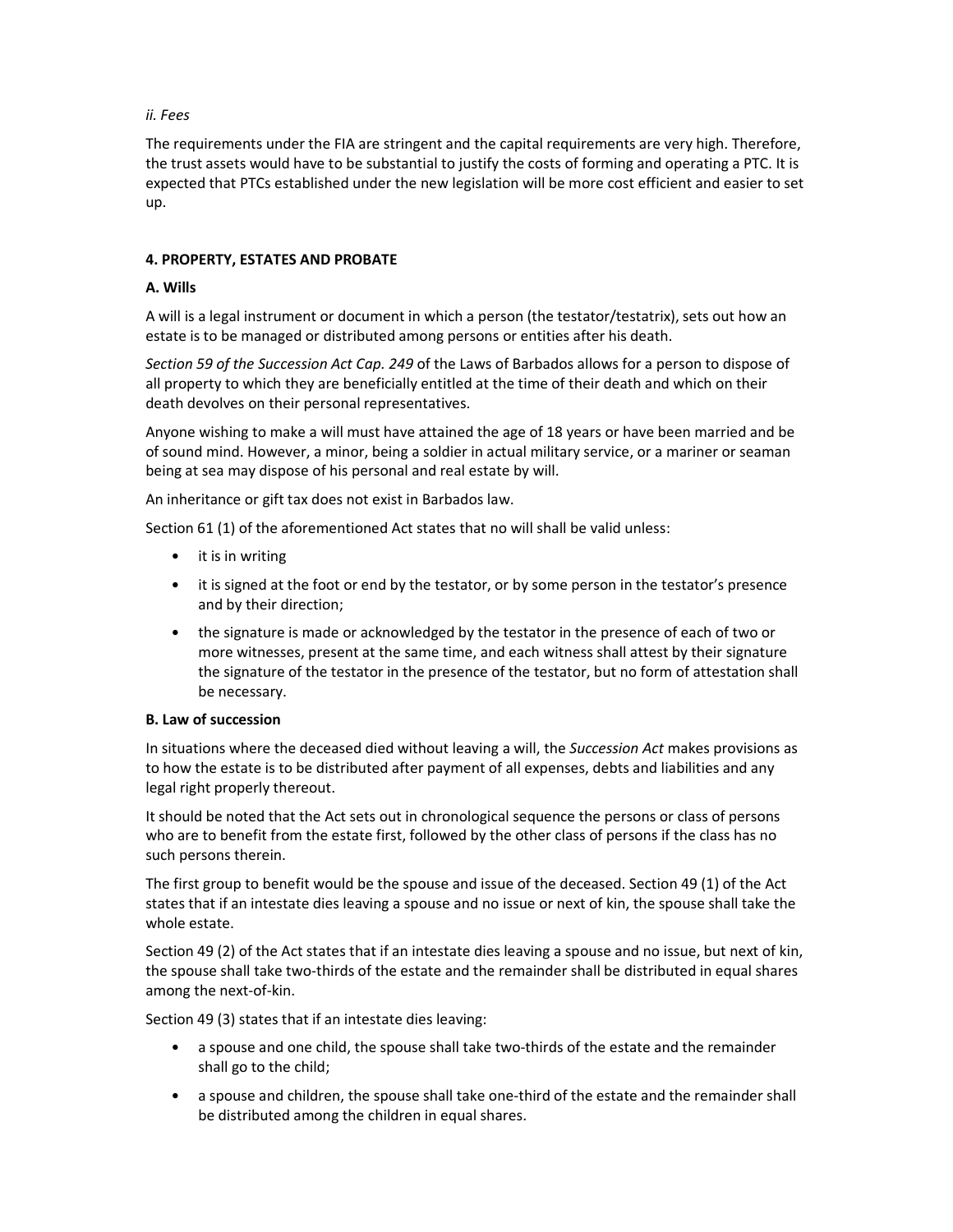The deceased parents followed by the deceased's siblings and their children are second and third in line to benefit from the deceased's estate upon intestacy.

The fourth group to benefit from an intestacy is the next of kin. In default of any person taking the estate of an intestate, the residuary estate of the intestate shall vest in the crown.

#### C. Conflict of laws

A testamentary disposition shall be valid as regards form if its form complies with the internal law:

- of the place where the testator made it, or
- of a nationality possessed by the testator either at the time when they made the disposition or at the time of their death, or
- of a place in which the testator had their domicile either at the time when they made the disposition or at the time of his death, or
- of the place in which the testator had their habitual residence either at the time when they made the disposition or at the time of their death, or
- so far as immovables are concerned, of the place where they are situated.

Regardless of where the will was made, or of the location of the assets or of the nationality, domicile or residence of the testator, it is made in the form of an international will complying with the following provisions:

- it is in writing
- the testator has declared in the presence of two witnesses and of an authorised person that the document is their will and that they know the contents thereof
- the signature is made and acknowledged by the testator in the presence of each of two or more witnesses and of the authorised person present at the at the same time and each witness and the authorised person shall attest by their signature to the signature of the testator in the presence of the testator.
- it is signed at the foot or end thereof by the testator or by some person in their presence and by their direction, and
- in cases where the testator is unable to sign the will, they have indicated the reason for this to the authorised person and the authorised person has made a note thereof on the will.

There is no restriction on the transfer of property under a will to beneficiaries who reside outside the jurisdiction. The only requirement that needs to be fulfilled to ensure proper title passes to the foreign beneficiary, is that permission be obtained from the Exchange Control Department of the Central Bank of Barbados prior to recording the transfer document at the Land Registry, as the permission is attached to the transfer document.

#### 5. OTHER FORMS/ENTITIES

Barbados provides various types of entity that are attractive both locally and internationally, since they provide financial incentives. These entities include domestic companies, international business companies, captive insurance companies, financial institutions, societies with restricted liability, mutual insurance companies, non-profit companies and ship registration. The Companies Act regulates the operations of these companies.

#### A. Domestic Barbados companies

The following is a synopsis of domestic Barbados companies: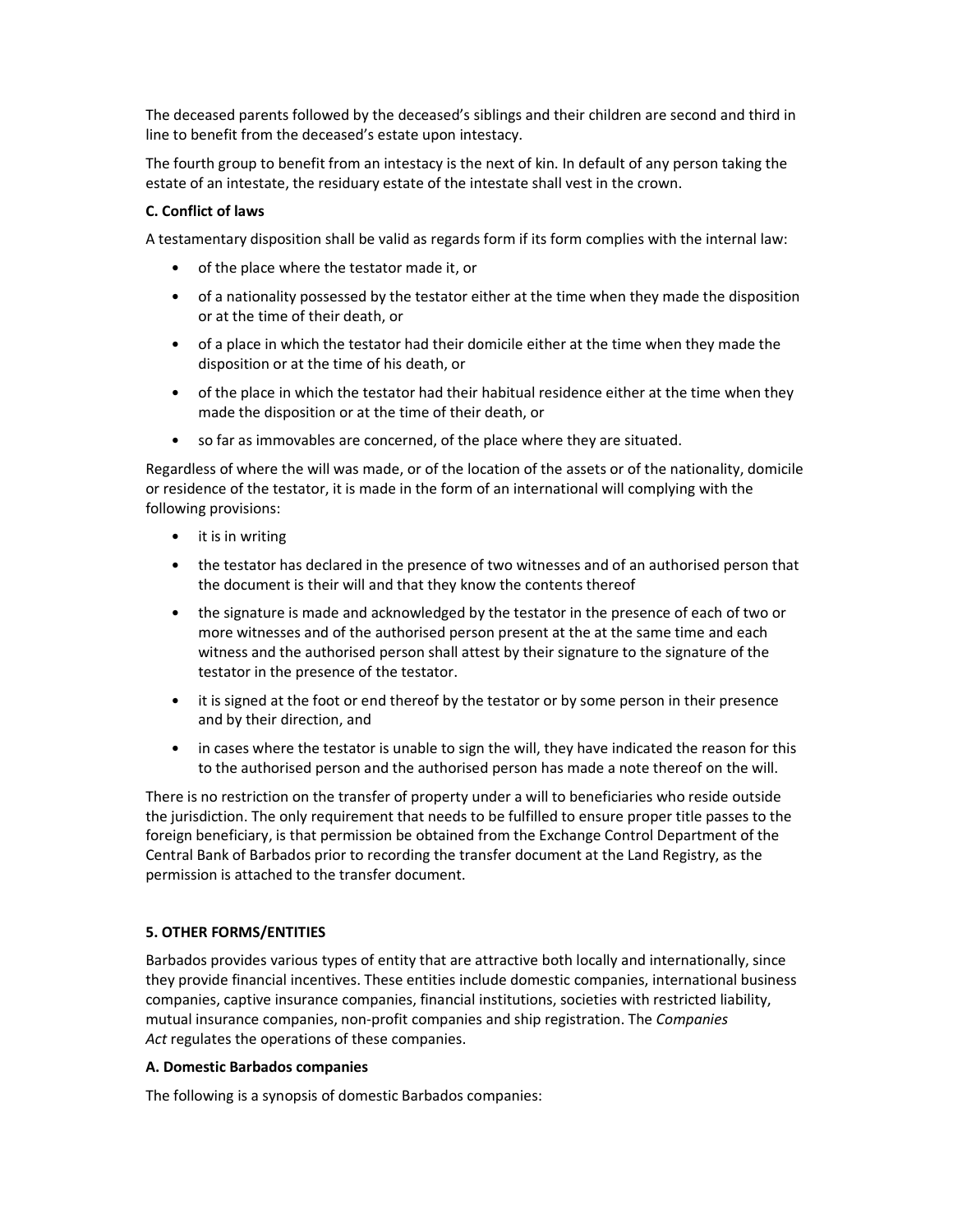- incorporated within 24 hours by filing articles of incorporation at the Registry of Corporate Affairs
- a minimum of one director who need not be a resident of Barbados
- shareholders may or may not be residents of Barbados; a foreign shareholder must apply to the Exchange Control authorities to hold shares in a Barbados domestic company
- no minimum shareholding requirements
- annual audit required if assets and/or gross revenue exceed USD500,000
- taxed at the rate of 37.5 per cent per annum on profits, and
- must file annual returns.

## B. International business company (IBC)

An IBC can be incorporated within 24 hours by filing articles of incorporation at the Registry of Corporate Affairs. Upon incorporation, the IBC applies to the Ministry of Economic Development for a licence to conduct business. The following is a synopsis of IBCs:

- must have at least one director, who need not be resident of Barbados
- shares may be issued to residents of Barbados or foreign entities
- no minimum capital requirement
- shares can be issued in various classes and are not issued at par value
- taxed at rates ranging from a low of 0.25 per cent to a maximum of 2.5 per cent on profit
- restricted from carrying on business with residents of Barbados
- exempt from exchange control requirements, withholding taxes on payment of dividends, interest, royalties, management fees, and other fees to non-residents
- annual licence fee of USD425
- annual audit required if assets and/or gross revenue exceed USD1,000,000
- most supplies are zero-rated for the purposes of VAT, and
- must file annual tax returns.

#### C. Society with restricted liability (SRL)

An SRL (International SRL and Regular SRL) is an entity designed to take advantage of benefits that can be gained in the US through the use of hybrid entities, characterised in the local jurisdiction as corporations but treated as partnerships for US tax purposes. The SRL is governed by the Society with Restricted Liability Act 1995-7, as amended (SRL Act). An SRL can be engaged in any legal business activity.

The following is a synopsis of SRLs:

- must have at least one manager who need not be resident in Barbados
- must have at least one member
- no minimum capital requirement
- can be organised as an international society or a regular domestic society
- International SRL restricted from carrying on business with residents of Barbados
- International SRLs are similar to IBCs and taxed at rates ranging from 0.25 per cent to a maximum of 2.5 per cent on profits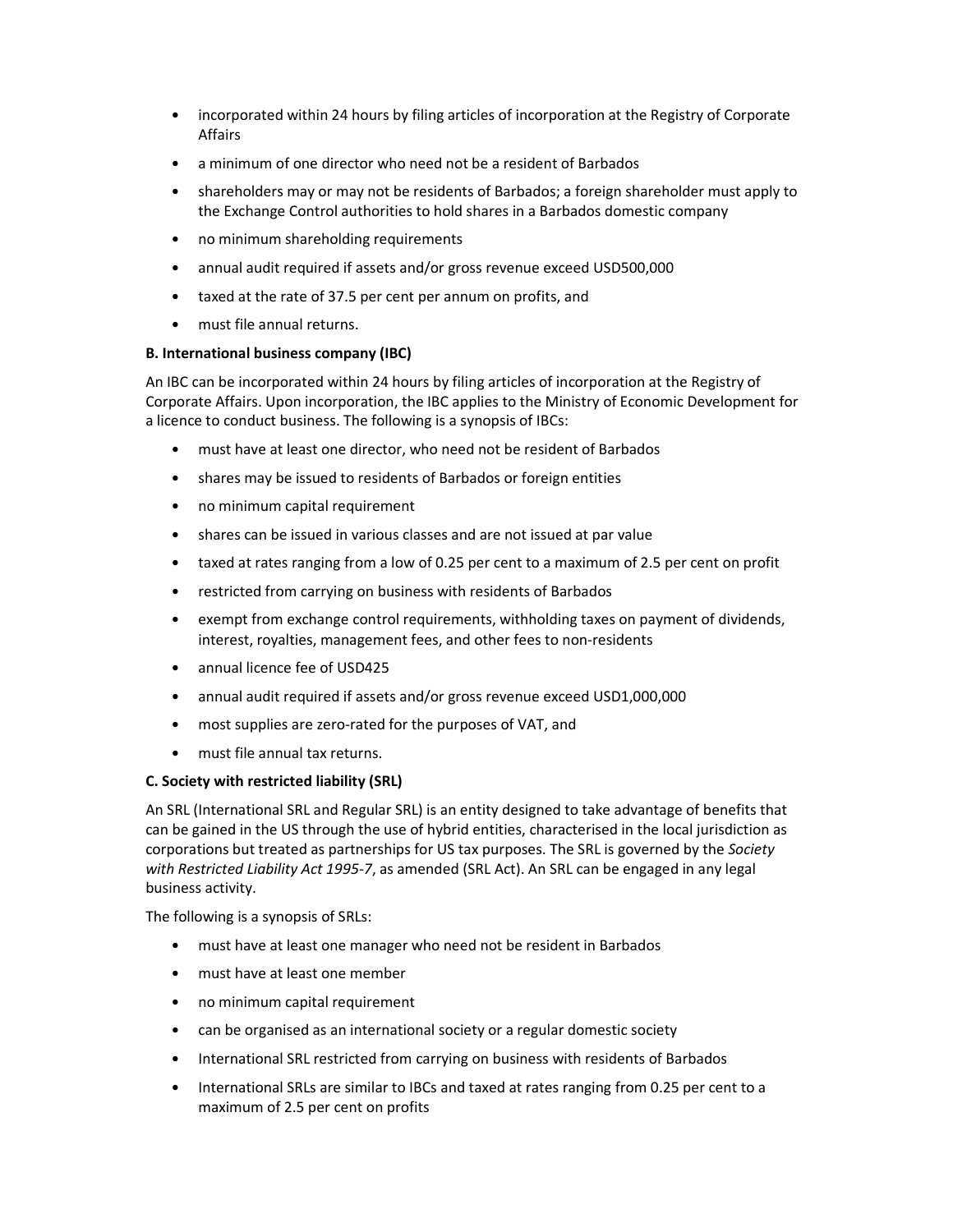- International SRLs exempt from exchange controls and withholding taxes on distributions to non-residents
- annual audit required if assets and/or gross revenue exceed USD1,000,000
- International SRL must pay annual licence fee of USD425, and
- must file annual tax returns.

## D. Exempt insurance company (EIC)

The following is a synopsis of EICs:

- must be incorporated and licensed under the Exempt Insurance Act in Barbados with a minimum capital of USD125,000
- must have at least two directors who need not be residents of Barbados
- taxed at the rate of 0 per cent with an annual licence fee of USD2,500
- exempt from exchange controls and withholding tax being levied on remittances to nonresidents, and
- must meet reasonable solvency tests.

## E. Qualifying insurance company (QIC)

A company licensed under the *Barbados Insurance Act* may apply for a certificate of qualification where at least 90 per cent of its premiums and risks originate outside the Caribbean Community (CARICOM). The following is a synopsis of QICs:

- can benefit from a low effective rate of tax of 1.75 per cent after deduction of a foreign currency earnings tax credit (applicable to general insurance business)
- tax rate for life insurance business can be lowered to 0.35 per cent of gross investment income
- reasonable solvency requirements
- exempt from exchange controls and withholding taxes, and
- may be owned by residents of Barbados, who can insure a certain amount of local risk.

#### F. Financial institutions

The IFSA permits banking in foreign currencies (receiving deposits, sale of securities, making loans, advances, and investments). There are capital and reserve requirements, which must be audited annually. The following is a synopsis of the laws governing banking in foreign currencies.

- licensees are under the supervision and regulation of the Central Bank of Barbados
- initial application fee and annual licence fee of USD25,000
- exempt from withholding tax on payment of dividends, interest to non-residents and exchange controls
- thorough investigations of the shareholders, directors and officers of a company are carried out before a licence is granted, and
- IFSA provides total and complete exemption in respect of trust activities carried on by a licensee.

### G. Redomiciliation of companies

The Companies Act provides for a Barbados company to be continued in another jurisdiction with shareholder approval so long as it satisfies the Registrar of Corporate Affairs that its proposed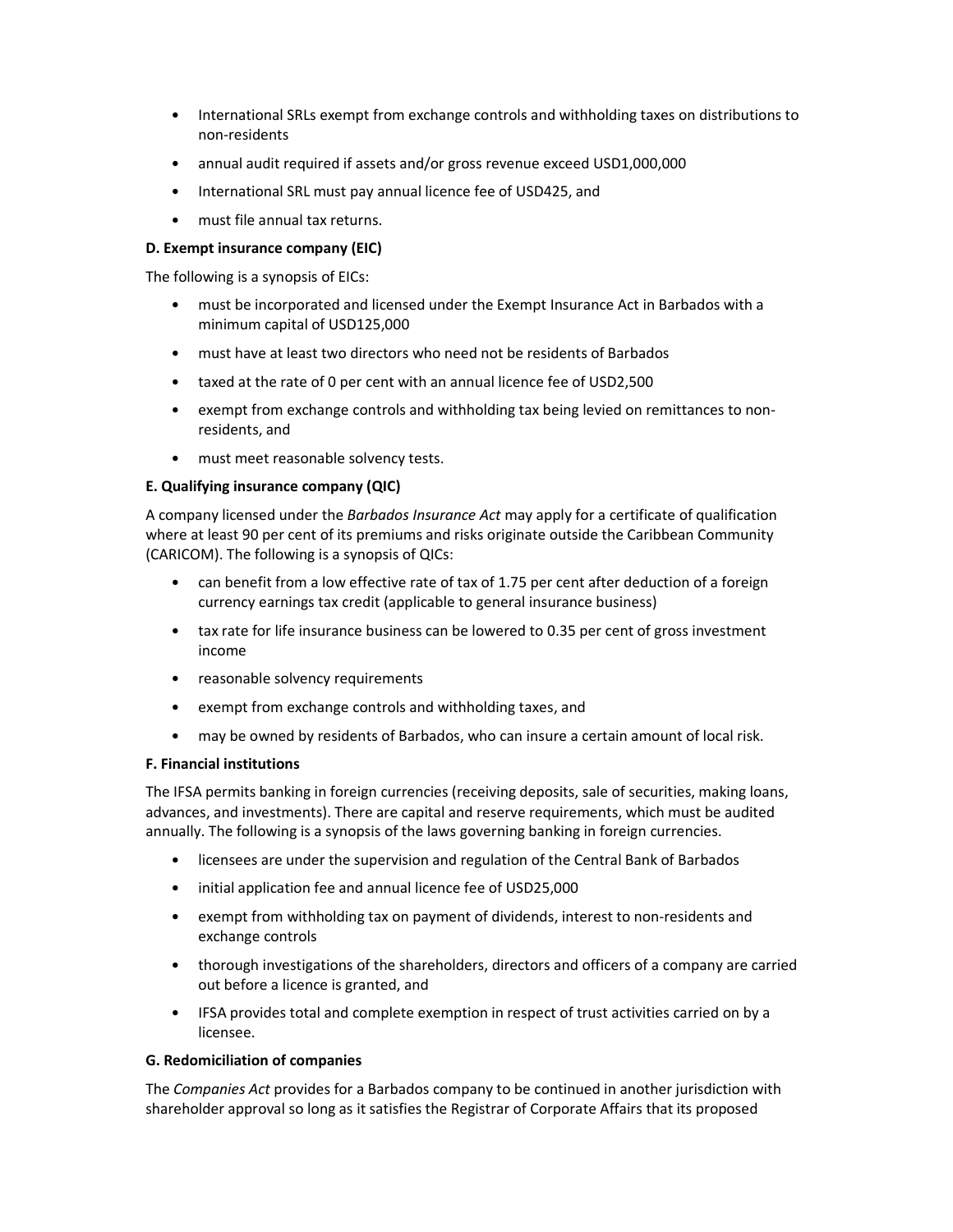continuance will not detrimentally affect shareholders or creditors. It is necessary for the other jurisdiction to provide complementary legislation, which recognises the assumption by the continued entity of all rights, obligations, and liabilities of the continued company.

#### H. Registration of external company

A company incorporated under the laws of another country may register in Barbados as an external company where it proposes to carry out an undertaking in Barbados.

# 6. TAXATION

# A. Taxation of trusts

In order for a trust to be considered a tax resident of Barbados, the trustees must be resident in Barbados and the administration and management of the trust should be in Barbados. A domestic trust is taxed at the same rate as are individuals. The trustee is liable for payment of that tax, assessed on worldwide income of the trust. In determining taxable income, allowance is made for expenses incurred as well as any amounts payable to beneficiaries. Distributions made to nonresident beneficiaries will only be taxable on income derived from Barbados.

An international trust is deemed to be non-domiciled in Barbados for taxation purposes, and is subject to tax only on its Barbados source income and overseas income remitted to Barbados. In particular: income and gains are exempt from tax in Barbados; amounts allocated to non-resident beneficiaries out of income are not subject to tax in Barbados; and the trust is exempt from indirect tax or other imposts on transactions undertaken pursuant to its activities.

In the case of trusts regulated pursuant to the IFSA, no tax is payable either by the trust or beneficiaries.

# B. Treaties

Barbados has income tax treaties with Austria, Botswana, Canada, CARICOM countries, the People's Republic of China, Cuba, Finland, Iceland, Luxembourg, Malta, Mauritius, Mexico, Norway, the Netherlands, Panama, Spain, Sweden, Switzerland, Republic of Seychelles, the United Kingdom, the US, Venezuela, . Reduced withholding taxes on dividends and interest are features of these treaties, resulting in the establishment of investment management companies and trusts in Barbados.

The government of Barbados continues to pursue its commitment to promote and develop the international business sector in Barbados. In this regard, the government is actively seeking to negotiate additional beneficial tax treaties, bi-lateral investment treaties and tax information exchange agreements with countries that it views as potential trading partners, such as, Brazil, Republic of Ghana, Portugal, Czech Republic, Italy, Vietnam, Belgium, Bahrain, Denmark, Greenland, Faroe Island, Germany, France.

# 7. OTHER RELEVANT MATTERS

# Anti-money laundering rules

The Barbados regulatory anti-money laundering controls are found in the new Money Laundering and Financing of Terrorism (Prevention and Control) Act, 2011-23 (MLFTA). Guidelines are being developed by each regulatory body (such as the Central Bank, Financial Services Commission, Bar Association)

The first important change to the MLFTA is a significant expansion of the numbers and types of entities and professionals covered. In the past, anti-money laundering risks and regulations were primarily geared towards traditional financial services entities, such as banks and insurance.